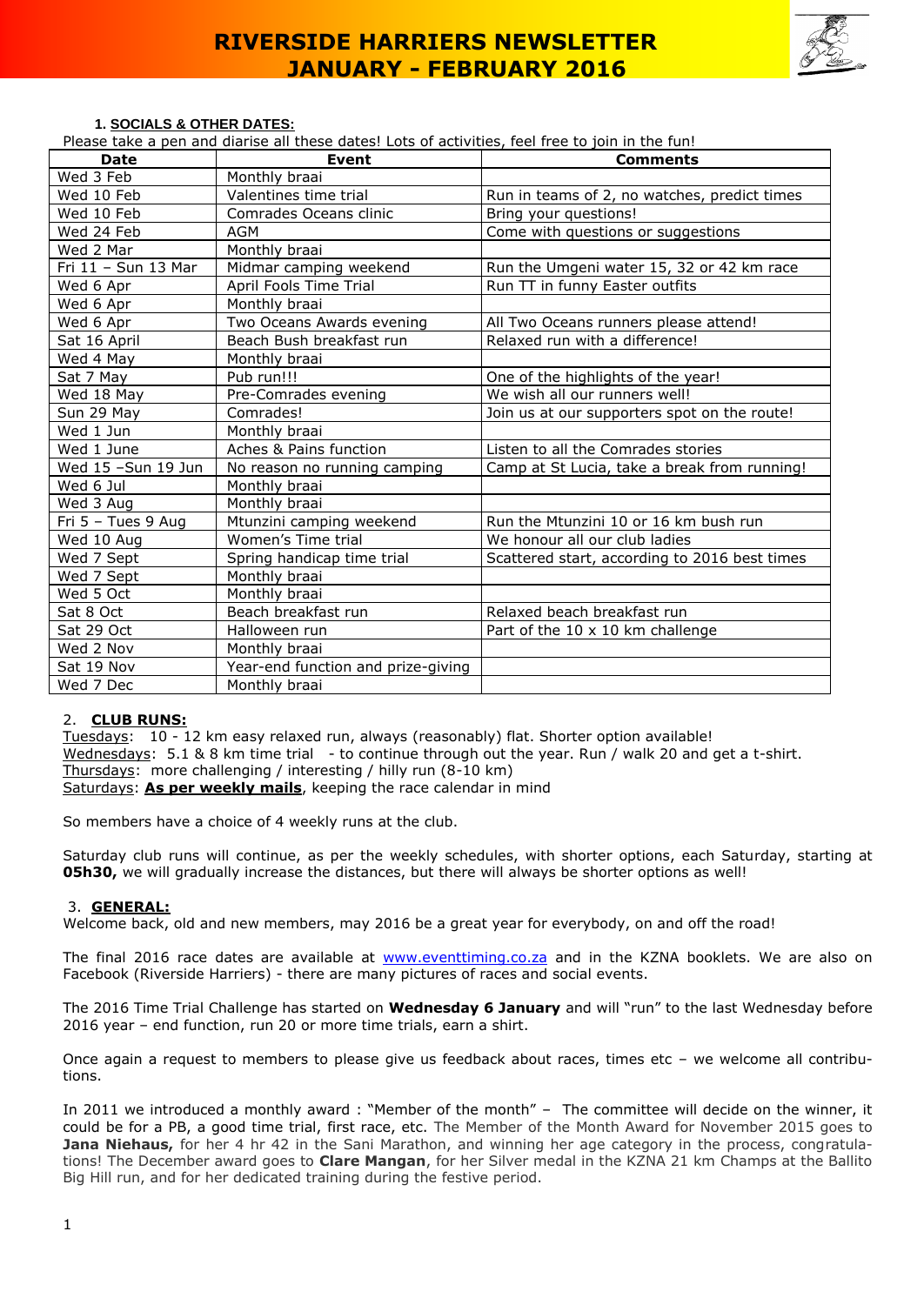

We invite members to come forward with nominations for Member of the Month - so keep your eyes and ears open and send those nominations!

A reminder, when we participate in road races under the control of ASA / KZNA, we have to wear proper club kit, ie club vest and **red** shorts, longs, skorts or leggings.

With the weekly time trials so popular (we had 62 runners / walkers on 20 January!), we encourage members to volunteer to take times, eg when you are injured or not running – you will get a time trial credit towards a shirt!

## **Some dates**:

## 1. **Wed 10 Feb : Valentines time trial:**

- a. Red shorts and white shirts
- b. Run in teams of 2 select your partner, or we can allocate teams
- c. Everybody runs 5 km
- d. Predict your individual times, then try and run as close as possible to your predicted times
- e. Team members don't have to run together
- f. BUT no watches!!
- g. Everybody to please stay for short prize-giving

h. This is then followed by our next **Comrades Oceans Clinic**- fellow experienced club members will share their experiences, come and ask your questions!

### 2**. Fri 11 – Sun 13 March : Midmar Dam Camp weekend**:

- a. Run the Umgeni Water 15, 32 or 42 km pre-entry only!
- b. We have booked sites, simply give us your names
- c. Cost R110 pppn
- d. Sites have electricity
- e. Non campers, book own chalets at 033-8451000

### **2016:**

1. License numbers and parking discs are available:

| 2. Fees :       | 2015 | 2016 |
|-----------------|------|------|
| Main club       | 330  | 350  |
| K7NA            | 100  | 110  |
| <b>Harriers</b> | 100  | 100  |
| Total           | 530  | 560  |

3. Registration – with so many members, admin is a bit of an issue, so please come and collect your numbers asap so we can finish the admin.

4. We have an incentive, we still have a limited number of Riverside Harriers running caps available to all the early birds!

Important note: we as Riverside Harriers promote a policy of NO LITTERING – so during races, please try and throw sachets in the allocated bins or boxes, even if you have to run with an empty sachet to the next water table.

#### \*\*\*\*\*\*\*\*\*\*\*\*\*\*\*\*\*\*\*\*\*\*\*\*\*\*\*\*\*\*\*\*\*

The 2016 **MOST MILEAGE** competition has started - this is a fun competition, anybody can participate, simply send us your monthly mileage (running races, training, walking - not treadmill running, sleepwalking, swimming, cycling!). Mileage must be received before the 15th of the next month, or you forfeit the km's for that month. There is a trophy for the winner!! As an incentive, Certificates will be awarded to runners achieving more than 1000 km, and walkers who do more than 500 km. The 2015 winner was a walker, the legendary **Barry Marshall.**

### 1. **The 2015 10x10 Challenge**

To encourage members to **participate** in 10 km races, we have introduced a 10 km competition in 2010: THE 10 X 10 KM CHALLENGE - participate in these 10 nominated 10 km events, earn 2 points for participating, earn 1 point for every time you improve your previous best time, then we will have the 10 km King at the end of the competition. Everybody welcome to participate. The 2015 winners was **Glynnis Scallan. Please send us your times, in case we do not get race results**.

1. 24 Jan : Kearsney

- 2. 6 March :Stella
- 3. 20 March : Gaterite / Verulam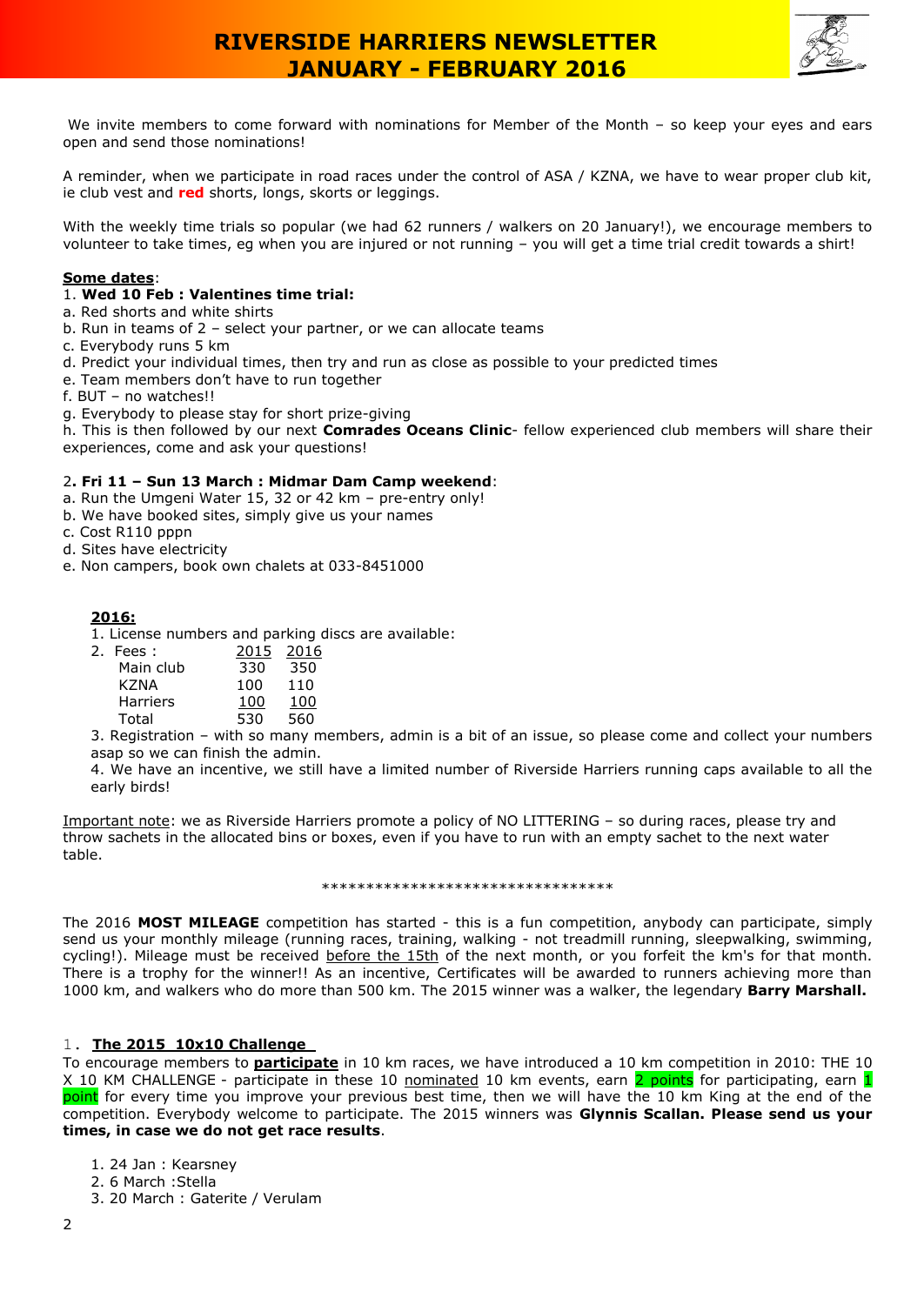

4.. 17 April : Tongaat

- 5. 8 May :Durban City
- 6. 15 May : Starling Plumbers / Mt Edgecombe
- 7. 10 July : Forest 10 km
- 8. 21 Aug : Durban Runner
- 9. 11 Sept : SAPS
- 10. 29 October : Our own club Halloween run get points for taking part, no times recorded

Here are the 2016 Time Trial best time trial times to date, as on **Wednesday 20 January.** For reference, we have included everybody's 2015 best times. Where the 2016 time is an improvement, we have highlighted in green. Great to see so many greens already!

| Pos                     | Name - 5.1 km         | Time                | 2015               | Pos            | Name - 8 km         | Time  | 2015  |
|-------------------------|-----------------------|---------------------|--------------------|----------------|---------------------|-------|-------|
| $\mathbf{1}$            | <b>Geoff Speirs</b>   | 21:06               |                    | $\mathbf{1}$   | Andries Nkuna       | 35:23 |       |
| $\overline{2}$          | Andries Nkuna         | 22:17               | 22:42              | $\overline{2}$ | <b>Geoff Speirs</b> | 35:23 |       |
| 3                       | Greg Labushagne       | 22:38               | 23:20              | 3              | Wessel Cronje       | 37:22 | 40:27 |
| $\overline{\mathbf{4}}$ | Jana Niehaus          | 22:55               | 22:47              | $\overline{4}$ | Rob Goldman         | 38:46 | 40:58 |
| $\overline{5}$          | <b>Bruce Anderson</b> | 23:06               | 22:53              | 5              | Dale Johnson        | 39:56 | 38:57 |
| 6                       | Eric Prange           | 23:10               | 23:52              | 6              | Craig Speirs        | 40:20 | 38:18 |
| $\overline{7}$          | Jaco Smith            | 23:44               | 22:20              | 7              | Nick Tingle         | 41:17 |       |
| 8                       | <b>Brad Rochat</b>    | 24:09               | 24:49              | 8              | Ryan Morgan         | 41:45 | 37:55 |
| $\overline{9}$          | Nicolus Tingle        | 24:18               |                    | 9              | Chantel Robins      | 44:04 | 45:35 |
| 10                      | Rob Goldman           | 24:24               | 24:05              | 10             | Tamlyn Reid         | 45:29 | 44:42 |
| 11                      | Rob Scholtz           | 24:35               | 24:57              | 11             | Clare Mangan        | 48:40 | 45:07 |
| 12                      | Robyn Pitot           | 24:41               | 23:03              | 12             | Debbie Marshall     | 49:07 | 48:54 |
| 13                      | Terri Atkinson        | $\overline{2}$ 4:54 | 23:09              |                |                     |       |       |
| 14                      | Alvinesh Sookoo       | 24:54               | 24:33              |                |                     |       |       |
| 15                      | Taryn Payne           | 24:56               |                    |                |                     |       |       |
| 16                      | Simon Hoff            | 25:46               |                    |                |                     |       |       |
| 17                      | Ampie Niehaus         | 25:47               | 24:30              |                |                     |       |       |
| 18                      | Maxine Stobart        | 26:10               | 26:48              |                |                     |       |       |
| 19                      | Jean Pitot            | 26:44               | 23:41              |                |                     |       |       |
| $\overline{20}$         | Jaco van Schalkwyk    | 26:49               | 22:44              |                |                     |       |       |
| $\overline{21}$         | Sally Botha           | 27:03               | 23:05              |                |                     |       |       |
| 22                      | Izanne Jacobs         | 27:11               |                    |                |                     |       |       |
| 23                      | Vicki Freemantle      | 27:32               | 27:05              |                |                     |       |       |
| 24                      | <b>Chantel Robins</b> | 27:33               | 27:50              |                |                     |       |       |
| $\overline{25}$         | Lawrence Avis         | 27:37               | 28:27              |                |                     |       |       |
| 26                      | Mandy Skye            | 27:55               |                    |                |                     |       |       |
| 27                      | Krystel Terblanche    | 28:28               | 27:01              |                |                     |       |       |
| 28                      | Taryn Brown           | 28:54               | 24:53              |                |                     |       |       |
| $\overline{29}$         | Geraldine Cronje      | 28:54               | 26:14              |                |                     |       |       |
| 30                      | Nigel Sheriff         | 28:56               | 24:05              |                |                     |       |       |
| $\overline{31}$         | Melanie Wagner        | 28:56               |                    |                |                     |       |       |
| $\overline{32}$         | <b>Andrew Perkins</b> | 29:53               | 28:21              |                |                     |       |       |
| 33                      | Bronwyn Kirk          | 30:00               | 39:00              |                |                     |       |       |
| 34                      | Taron Ridsdale        | 30:10               | 26:54              |                |                     |       |       |
| $\overline{35}$         | Elizabeth Perkins     | 30:45               | $\overline{27:}33$ |                |                     |       |       |
| 36                      | Michelle Maharaj      | 30:47               | 28:21              |                |                     |       |       |
| 37                      | Clare Mangan          | 30:58               | 29:52              |                |                     |       |       |
| 38                      | Debra Symington       | 30:58               | 30:18              |                |                     |       |       |
| 39                      | Jaco Pretorius        | 31:00               | 31:22              |                |                     |       |       |
| 40                      | Emile Streicher       | 31:08               | 27:40              |                |                     |       |       |
| 41                      | Alison Chadwick       | 31:12               | 31:38              |                |                     |       |       |
| 42                      | Kim Robinson          | 31:30               |                    |                |                     |       |       |
| 43                      | Candice Jenkinson     | 31:43               | 30:22              |                |                     |       |       |
| 44                      | Brett Ward            | 31:43               | 33:04              |                |                     |       |       |
| 45                      | Eileen Durand         | 33:25               | 33:51              |                |                     |       |       |
| 46                      | Helen Marshall        | 33:47               | 32:28              |                |                     |       |       |
| 47                      | Lea Hollinshead       | 37:07               |                    |                |                     |       |       |
| 48                      | Sally Goldman (W)     | 37:25               | 37:59              |                |                     |       |       |
| 49                      | Tracy Wittstock (W)   | 38:08               | 36:28              |                |                     |       |       |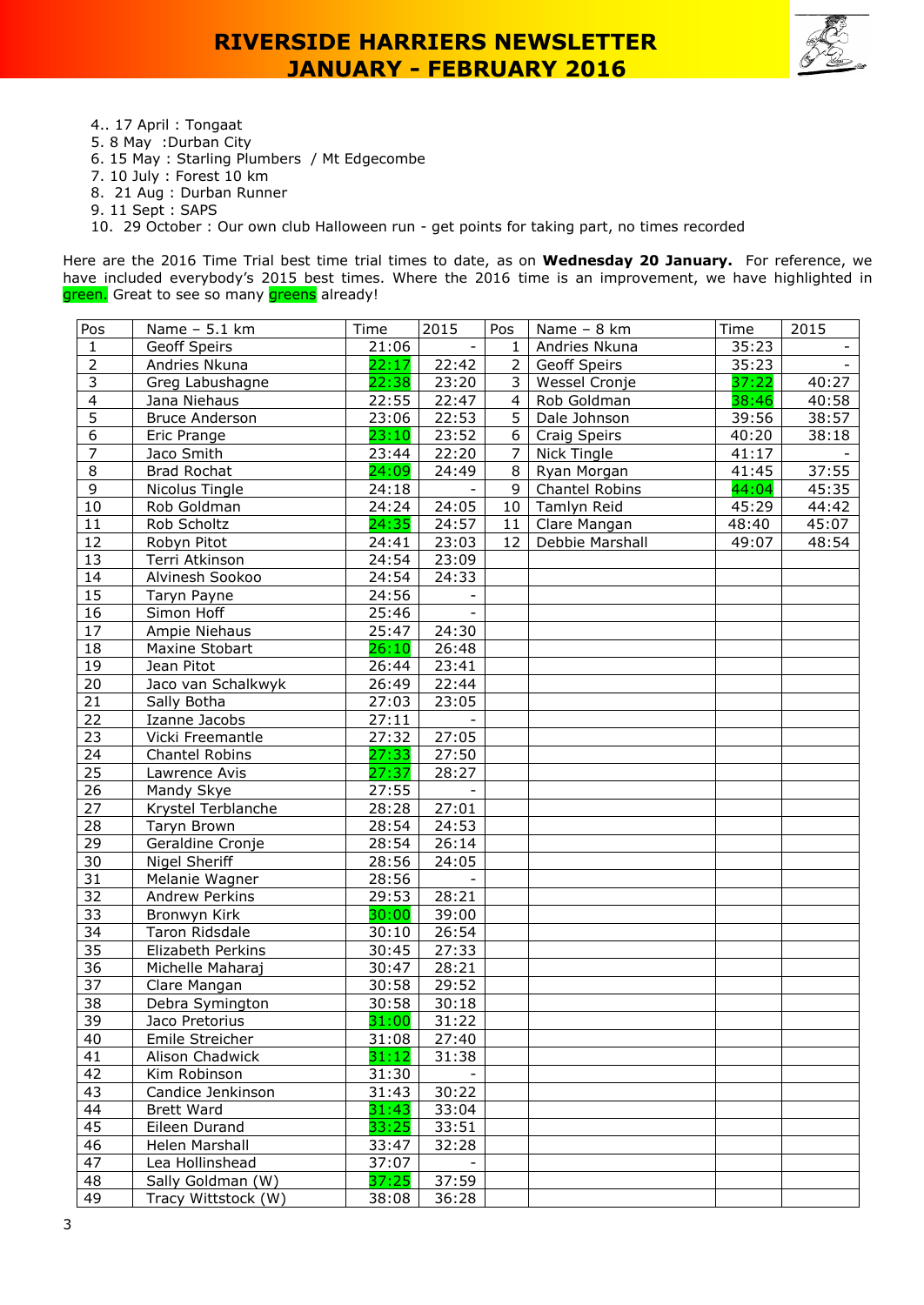

| 50 | Chris Doorasamy      | 39:41 | 39:23 |  |  |  |
|----|----------------------|-------|-------|--|--|--|
| 51 | Richard Aitken       | 40:07 |       |  |  |  |
| 52 | Louis Botha          | 40:07 | 38:20 |  |  |  |
| 53 | Elsie du Buisson (W) | 41:05 | 38:35 |  |  |  |
| 54 | Claire Kotze         | 41:59 | 37:28 |  |  |  |
| 55 | Taryn Stubbs         | 42:02 | 38:08 |  |  |  |
| 56 | Leslie Ogle (W)      | 43:57 | 44:42 |  |  |  |
| 57 | Keith Calitz         | 43:58 |       |  |  |  |
| 58 | Fiona Calitz (W)     | 43:58 | 39:06 |  |  |  |
| 59 | Di Ching (W)         | 45:05 | 40:25 |  |  |  |
| 60 | Jackie Botha         | 45:15 |       |  |  |  |
| 61 | Rose Whittington (W) | 45:41 | 42:48 |  |  |  |
| 62 | Tracy Blakeway (W)   | 46:23 | 43:09 |  |  |  |
| 63 | Neela Naidoo (W)     | 48:00 | 44:13 |  |  |  |
| 64 | Lynne Wallis (W)     | 48:02 | 40:24 |  |  |  |
| 65 | Sumita Ramgareeb (W) | 48:03 | 47:00 |  |  |  |
| 66 | Adele Allison (W)    | 49:00 | 41:35 |  |  |  |
| 67 | Gale Viljoen         | 52:21 | 35:01 |  |  |  |

(W) – Walker

The 2016 Time Trial Challenge has started - run 20 or more Time trials until prize-giving, and win a t-shirt – there is a trophy for the person who runs the most time trials. Status as on **Wednesday 20 January:**

| No.             | Name                   | $\overline{5.1 \text{ km}}$ | 8 km           | Total                       |
|-----------------|------------------------|-----------------------------|----------------|-----------------------------|
| 1               | Rose Whittington       | 3                           |                | $\overline{3}$              |
| 2               | Andrew Perkins         | $\frac{3}{3}$               |                | $\frac{3}{3}$               |
| $\overline{3}$  | Alvinesh Sookoo        |                             |                |                             |
| 4               | Di Ching               | $\overline{\mathbf{3}}$     |                |                             |
| $\overline{5}$  | Emile Streicher        | $\frac{3}{3}$               |                | $\frac{3}{3}$               |
| $\overline{6}$  | Jaco Smith             |                             |                |                             |
| $\overline{7}$  | Leslie Ogle            |                             |                |                             |
| 8               | Dale Johnson           | $\overline{1}$              | $\overline{2}$ | $\overline{3}$              |
| 9               | Sally Goldman          | $\overline{3}$              |                | $\overline{3}$              |
| 10              | Clare Mangan           | $\overline{2}$              | $\mathbf{1}$   | $\overline{3}$              |
| 11              | Vicki Freemantle       | $\overline{\mathbf{3}}$     |                | $\overline{3}$              |
| 12              | Eileen Durand          | $\overline{\mathbf{3}}$     |                | $\overline{3}$              |
| 13              | Rob Goldman            | $\overline{1}$              | 2              | $\frac{3}{3}$               |
| 14              | <b>Bruce Anderson</b>  | $\overline{3}$              |                |                             |
| 15              | <b>Tracy Wittstock</b> | $\overline{3}$              |                | $\overline{\mathbf{3}}$     |
| 16              | Andries Nkuna          | $\overline{2}$              | $\mathbf{1}$   | $\overline{3}$              |
| 17              | <b>Alison Chadwick</b> | $\overline{3}$              |                | $\overline{3}$              |
| 18              | Greg Labuschagne       | $\overline{3}$              |                | $\overline{3}$              |
| 19              | Nicolus Tingle         | $\overline{2}$              | 1              | $\overline{3}$              |
| 20              | Candice Jenkinson      |                             |                |                             |
| $\overline{21}$ | Kim Robinson           | $\frac{3}{2}$               |                | $\frac{3}{3}$               |
| 22              | <b>Geoff Speirs</b>    |                             | 1              |                             |
| 23              | Lawrence Avis          | $\overline{2}$              |                | $\overline{2}$              |
| 24              | Terri Atkinson         | $\overline{2}$              |                | $\overline{2}$              |
| 25              | Nicola Hewitt          | $\frac{2}{2}$               |                | $\frac{2}{2}$               |
| $\overline{26}$ | Neela Naidoo           |                             |                |                             |
| 27              | Mandy Skye             | $\frac{2}{2}$               |                |                             |
| 28              | Taryn Brown            |                             |                | $\frac{2}{2}$ $\frac{2}{2}$ |
| 29              | Chantel Robins         | $\overline{1}$              | 1              |                             |
| 30              | Elsie Du Bussion       | $\frac{1}{2}$               |                |                             |
| 31              | Eric Prange            | $\overline{2}$              |                | $\frac{2}{2}$               |
| $\overline{32}$ | <b>Craig Speirs</b>    |                             | $\overline{2}$ |                             |
| 33              | Lynn Wallis            | $\overline{2}$              |                | $\frac{2}{2}$               |
| 34              | Helen Marshall         | $\overline{2}$              |                |                             |
| 35              | Ampie Niehaus          | $\frac{2}{2}$ $\frac{2}{2}$ |                |                             |
| $\overline{36}$ | Louis Botha            |                             |                |                             |
| $\overline{37}$ | Jaco van Schalkwyk     |                             |                |                             |
| 38              | Krystel Terblanche     |                             |                | $\frac{2}{2}$ $\frac{2}{2}$ |
| $\overline{39}$ | Ryan Morgan            |                             | $\overline{2}$ |                             |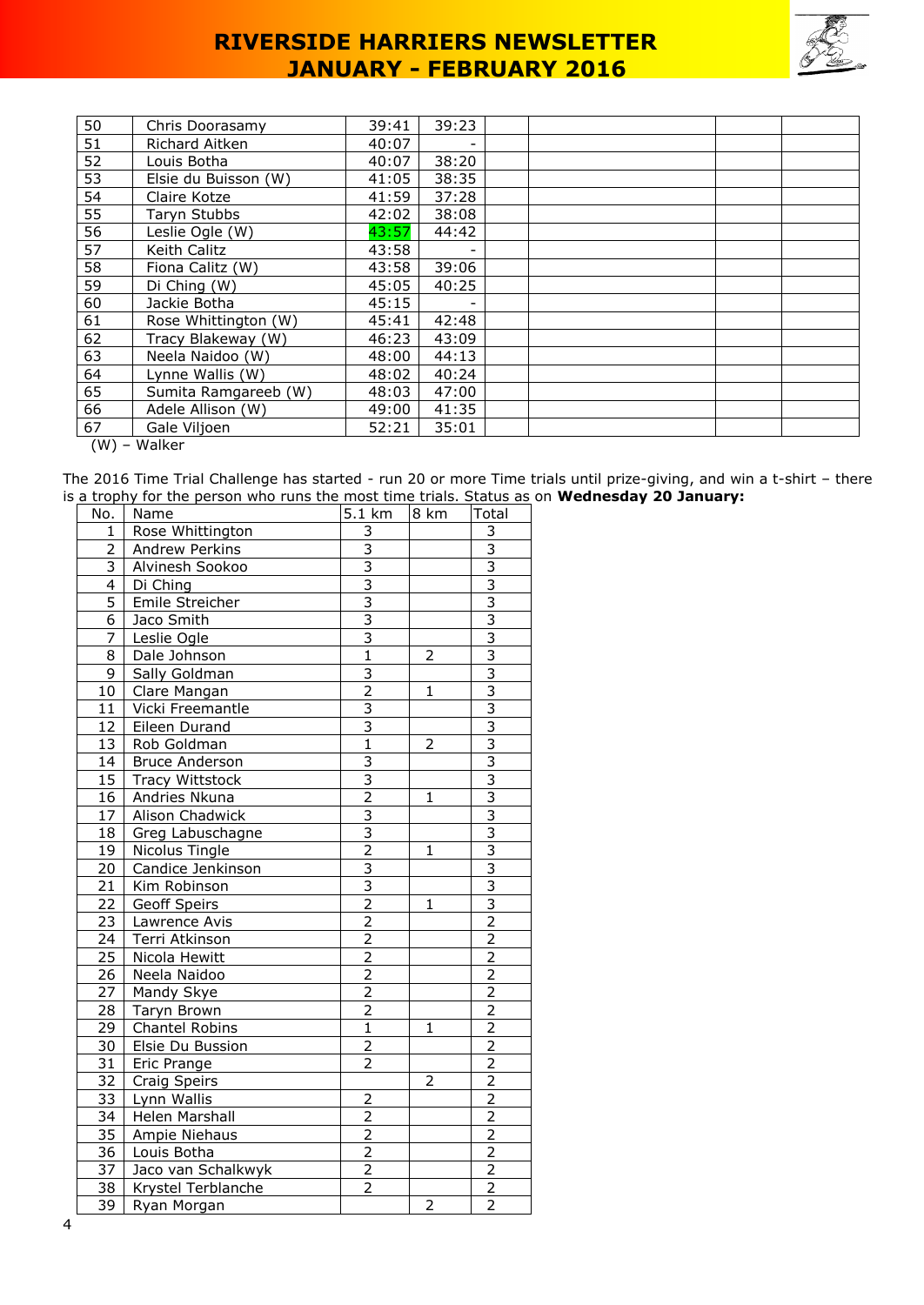

| 40              | Richard Aitken        |                |              | 2              |
|-----------------|-----------------------|----------------|--------------|----------------|
| 41              | Jackie Botha          | $\frac{2}{2}$  |              | $\overline{2}$ |
| 42              | Lea Hollinshead       | $\overline{2}$ |              | $\overline{2}$ |
| 43              | Debbie Marshall       |                | $\mathbf{1}$ | $\overline{1}$ |
| 44              | Jana Niehaus          | $\mathbf{1}$   |              | $\mathbf{1}$   |
| 45              | Tamlyn Reid           |                | $\mathbf{1}$ | $\mathbf{1}$   |
| 46              | Sarah McVicar         | 1              |              | $\mathbf{1}$   |
| 47              | Elizabeth Perkins     | 1              |              | $\mathbf{1}$   |
| 48              | Jaco Pretorius        | 1              |              | 1              |
| 49              | Adele Allison         | $\mathbf{1}$   |              | $\mathbf{1}$   |
| 50              | Maxine Stobart        | $\mathbf{1}$   |              | $\mathbf{1}$   |
| 51              | Jean Pitot            | $\overline{1}$ |              | $\overline{1}$ |
| 52              | <b>Tracy Blakeway</b> | $\overline{1}$ |              | $\overline{1}$ |
| 53              | Fiona Calitz          | $\mathbf{1}$   |              | $\mathbf{1}$   |
| 54              | Keith Calitz          | $\mathbf{1}$   |              | $\overline{1}$ |
| $\overline{55}$ | Ingrid Knott          | $\mathbf{1}$   |              | $\mathbf{1}$   |
| $\overline{56}$ | Cathy Coates          | $\mathbf{1}$   |              | $\mathbf{1}$   |
| 57              | Wessel Cronje         |                | 1            | $\mathbf{1}$   |
| 58              | Bronwyn Kirk          | $\mathbf{1}$   |              | $\mathbf{1}$   |
| 59              | Geraldine Cronje      | $\mathbf{1}$   |              | $\overline{1}$ |
| 60              | Gale Viljoen          | 1              |              | $\mathbf{1}$   |
| 61              | Sumita Ramgareeb      | 1              |              | 1              |
| 62              | Melanie Wagner        | $\mathbf{1}$   |              | $\mathbf{1}$   |
| 63              | Nigel Sherriff        | $\mathbf{1}$   |              | $\mathbf{1}$   |
| 64              | Michelle Maharaj      | $\mathbf{1}$   |              | $\mathbf{1}$   |
| 65              | Chris Doorasamy       | $\mathbf{1}$   |              | $\mathbf{1}$   |
| 66              | Taryn Stubbs          | $\overline{1}$ |              | $\overline{1}$ |
| 67              | Claire Kotze          | $\mathbf{1}$   |              | $\mathbf{1}$   |
| 68              | Sally Botha           | $\overline{1}$ |              | $\mathbf{1}$   |
| 69              | Simon Hoff            | $\overline{3}$ |              | $\overline{1}$ |
| 70              | Taryn Payne           | $\mathbf{1}$   |              | $\mathbf{1}$   |
| $\overline{71}$ | <b>Taron Ridsdale</b> | $\mathbf{1}$   |              | $\mathbf{1}$   |
| 72              | Izanne Jacobs         | $\mathbf{1}$   |              | $\mathbf{1}$   |
| 73              | Debrah Symington      | $\overline{1}$ |              | $\overline{1}$ |
| 74              | <b>Brad Rochat</b>    | $\mathbf{1}$   |              | 1              |
| 75              | Rob Scholtz           | $\mathbf{1}$   |              | $\mathbf{1}$   |
| 76              | Robyn Pitot           | $\mathbf{1}$   |              | $\mathbf{1}$   |
| 77              | Heather Speirs        | $\mathbf{1}$   |              | $\mathbf{1}$   |
| 78              | <b>Brett Ward</b>     | $\overline{1}$ |              | $\overline{1}$ |

#### **Race Results:**

#### **Sani Stagger 21.1 & 42.2 km :28 November 2015:**

| Pos | Name $-21$ km    | Time       | Pos | Name - 42 km          | Time       |
|-----|------------------|------------|-----|-----------------------|------------|
| 18  | Nicola Hewitt    | 1 hr 53:39 | 45  | Jana Niehaus          | 4 hr 42:28 |
| 42  | Craig Tibshraeny | 2 hr 10:13 | 80  | Craig Speirs          | 5 hr 13:27 |
| 54  | Grant Horner     | 2 hr 15:42 | 95  | Jodi Dickerson        | 5 hr 20:46 |
| 71  | Barbara Florence | 2 hr 22:17 | 97  | Greg Labuscagne       | 5 hr 21:56 |
| 81  | Kate Fryer       | 2 hr 25:54 | 114 | Ampie Niehaus         | 5 hr 26:55 |
| 86  | Fiona Hoareau    | 2 hr 27:27 | 131 | <b>Bruce Anderson</b> | 5 hr 36:10 |
| 113 | Tamlvn Reid      | 2 hr 34:49 | 147 | Dumisani Shoyise      | 5 hr 45:02 |
| 121 | Clare Mangan     | 2 hr 37:51 | 155 | Andrea Moroney        | 5 hr 49:40 |
| 131 | Alison Cestari   | 2 hr 40:24 | 169 | Taryn Brown           | 5 hr 58:00 |
| 132 | Debbie Marshall  | 2 hr 40:25 | 223 | Dale Johnson          | 6 hr 27:17 |
| 152 | Camilla Bardone  | 2 hr 48:52 |     |                       |            |
| 168 | Melanie Wagner   | 2 hr 55:50 |     |                       |            |
| 169 | Nigel Sherriff   | 2 hr 55:54 |     |                       |            |
| 170 | Alan Fryer       | 2 hr 55:58 |     |                       |            |
| 171 | Emile Streicher  | 2 hr 56:01 |     |                       |            |
| 220 | Claire Kotze     | 3 hr 23:58 |     |                       |            |
| 221 | Taryn Stubbs     | 3 hr 24:07 |     |                       |            |
| 226 | Sumita Ramgareeb | 3 hr 28:14 |     |                       |            |

There were 235 finishers There were 248 finishers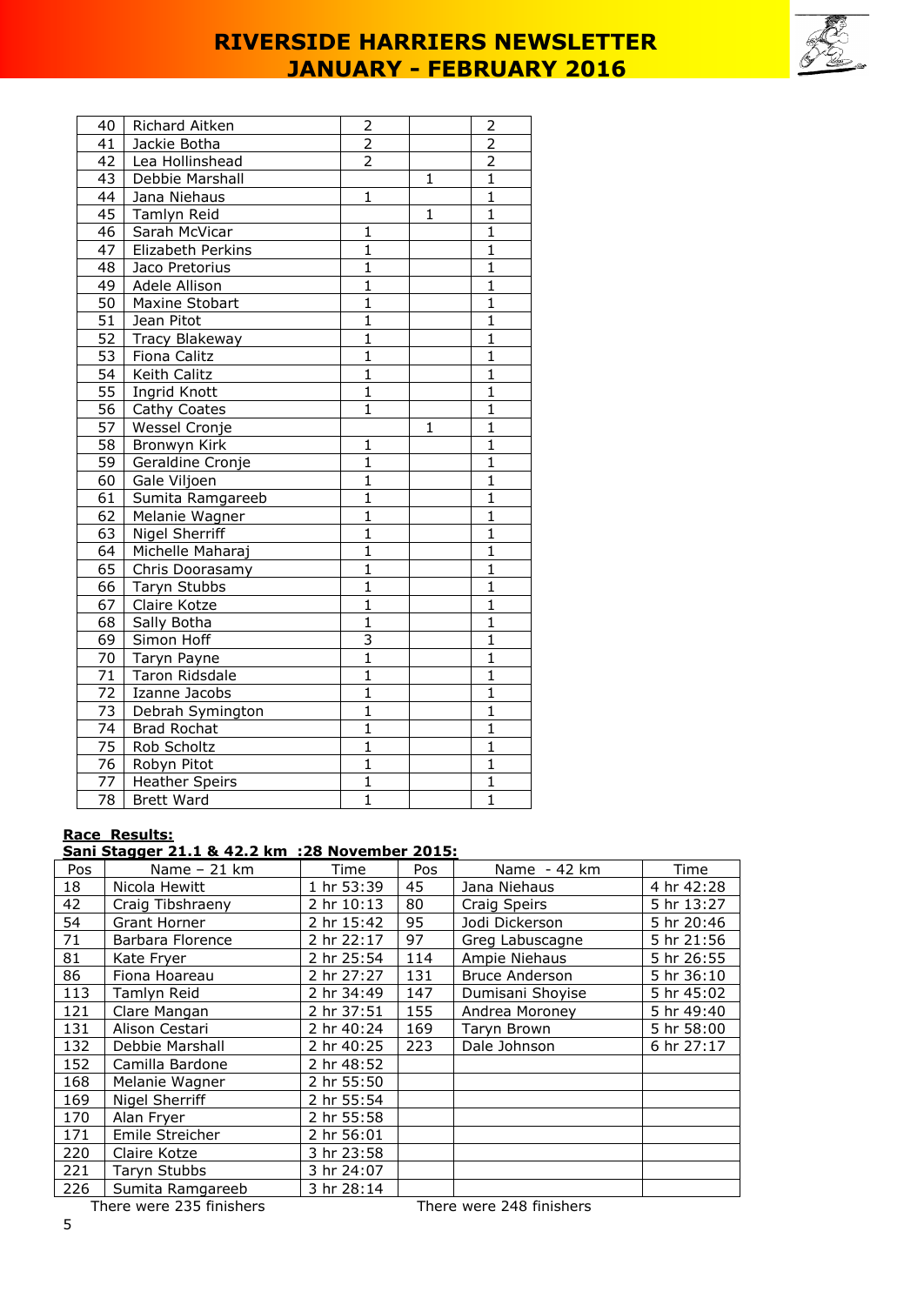

#### **Yellowwood Park Stainbank 15 km : 6 December 2015:**

| Pos | <u> Shohnoos i una saumbuma 25 km i v possinbol 2020.</u><br>Name - 15 km run | Time       | Pos        | Name - 10 km walk | Time       |
|-----|-------------------------------------------------------------------------------|------------|------------|-------------------|------------|
| 188 | Lyndsey Rogerson                                                              | 1 hr 18:57 | 28         | Sarah McVicar     | 1 hr 25:50 |
| 220 | Nicholus Mhlengana                                                            | 1 hr 21:24 | 29         | Elsie du Buisson  | 1 hr 25:51 |
| 231 | Greg Labuschagne                                                              | 1 hr 22:06 |            |                   |            |
| 312 | Eric Prange                                                                   | 1 hr 28:24 |            |                   |            |
| 453 | Michelle Maharaj                                                              | 1 hr 36:56 |            |                   |            |
| 466 | Pam Jones                                                                     | 1 hr 37:39 |            |                   |            |
| 585 | Angie Potgieter                                                               | 1 hr 44:39 |            |                   |            |
| 593 | <b>Ted Liddiatt</b>                                                           | 1 hr 44:56 |            |                   |            |
| 635 | Monique Ward                                                                  | 1 hr 47:22 |            |                   |            |
| 636 | Chantel Robins                                                                | 1 hr 47:22 |            |                   |            |
| 656 | Clare Mangan                                                                  | 1 hr 48:35 |            |                   |            |
| 685 | Patrick Rostenne                                                              | 1 hr 51:04 |            |                   |            |
| 722 | Emile Streicher                                                               | 1 hr 54:14 |            |                   |            |
| 723 | Tamlyn Reid                                                                   | 1 hr 54:15 |            |                   |            |
| 724 | Debbie Marshal                                                                | 1 hr 54:18 |            |                   |            |
| 725 | Margie Liddiatt                                                               | 1 hr 54:18 |            |                   |            |
| 726 | Dale Johnson                                                                  | 1 hr 54:18 |            |                   |            |
| 839 | Gale Viljoen                                                                  | 2 hr 13:47 |            |                   |            |
| 842 | Helen Marshall                                                                | 2 hr 13:51 |            |                   |            |
|     |                                                                               |            | — <b>.</b> | .                 |            |

There were 882 finishers There were 83 finishers

#### **The Big Hill 10 & 21 km : 20 December 2015:**

| Pos | Name $-10$ km       | Time  | Pos | Name $-21$ km         | Time       |
|-----|---------------------|-------|-----|-----------------------|------------|
| 74  | Melanie Wagner      | 63:46 | 145 | <b>Bruce Anderson</b> | 1 hr 54:09 |
| 75  | Nigel Sherriff      | 63:47 | 150 | Monique Ward          | 1 hr 54:23 |
| 87  | Tamlyn Reid         | 65:33 | 220 | Eric Prange           | 2 hr 04:27 |
| 100 | <b>Ted Liddiatt</b> | 67:55 | 223 | Jodi Dickerson        | 2 hr 04:46 |
| 126 | Margie Liddiatt     | 73:06 | 450 | Clare Mangan          | 2 hr 34:00 |
| 138 | Eileen Durand       | 75:11 | 530 | Gale Viljoen          | 3 hr 03:18 |
| 164 | Elsie du Buisson    | 81:58 | 531 | Helen Marshall        | 3 hr 03:19 |
| 177 | Sarah McVicar       | 86:06 |     |                       |            |

There were 202 finishers There were 546 finishers

#### **RUNNERS CORNER:**

This month**, Dale Johnson** has volunteered some more wise and motivational words **:** 

1. You cannot depend on your eyes, if your imagination is out of focus.

2. It is not who is right, but what is right, that is important.

Welcome to new members **Mandy Skye**, **Heather Speirs, Janice Nicholls, Geoffrey Speirs Ellie Gillies, Di Cilliers, Kim Robinson, Janine Fokkens, Tarryn Payne, Keith Calitz, Angela Johnson, Izanne Jacobs, Caron Botha, Brent Payne, Nicholas Tingle, David Elliott, Simon Hoffe, Carey da Silva -** welcome back to **Craig Bergset, Simone Liebenberg, Jackie Botha** and **Lea Hollinshead**– we trust you will enjoy your running and walking with us. Please feel free to join s in all our activities.

Sani stagger 2015 – what can we say?! We had 18 finishers in the 21 km and 10 finishers in the 42 km, we must have been the club with the most entries! **Nicola Hewitt** was our first runner in the 21 km, despite taking a tumble during the race, in 1 hr 53. **Craig Tibshraeny** finished his first Sani 21 km in 2 hr 10, and would have won his age category – if he wore a tag – hard lines Craig! **Grant Horner** took it easy during the first half and then accelerated, to finish in 2 hr 15. **Barbara Florence** finished in 2 hr 22 – without falling this year! **Kate Fryer** completed her 10th Sani 21 km in 2 hr 25, followed by **Fiona Hoareau** in 2 hr 27. **Tamlyn Reid** finished her first Sani in 2 hr 34 and would have won her age category – if she wore a tag - while **Clare Mangan** finished number 13 (she has not missed one since the start of the race) in 2 hr 37. **Alison Cestari** and **Debbie Marhsall** (her first Sani) finished in 2 hr 40, with **Camilla Bardone** next in 2 hr 48. **Melanie Wagner** (age category winner!), **Nigel Sherriff, Alan Fryer** and **Emile Streicher** finished together in 2 hr 55, with **Alan** and **Emile** both finishing their 10th Sani Stagger 21 km. **Claire Kotze** (her first Sani) and **Taryn Stubbs** (Sani number 6) finished in 3 hr 23, followed by **Sumita Ramgareeb** in 3 hr 28. For the record, the winning time was 1 hr 21!!

In the Marathon, which must be one of the toughest in the country, **Jana Niehaus** was our first runner, and first in her age category, in 4 hr 42! **Craig Speirs** finished his 6th Sani Marathon in 5 hr 13, and was first Master home! **Jodi Dickerson** finished in 5 hr 20 (her first marathon!) and made it look so easy, with **Greg Labuschagne**, also in his first marathon, close behind in 5 hr 21. The next 6 finishers all finished their first Sani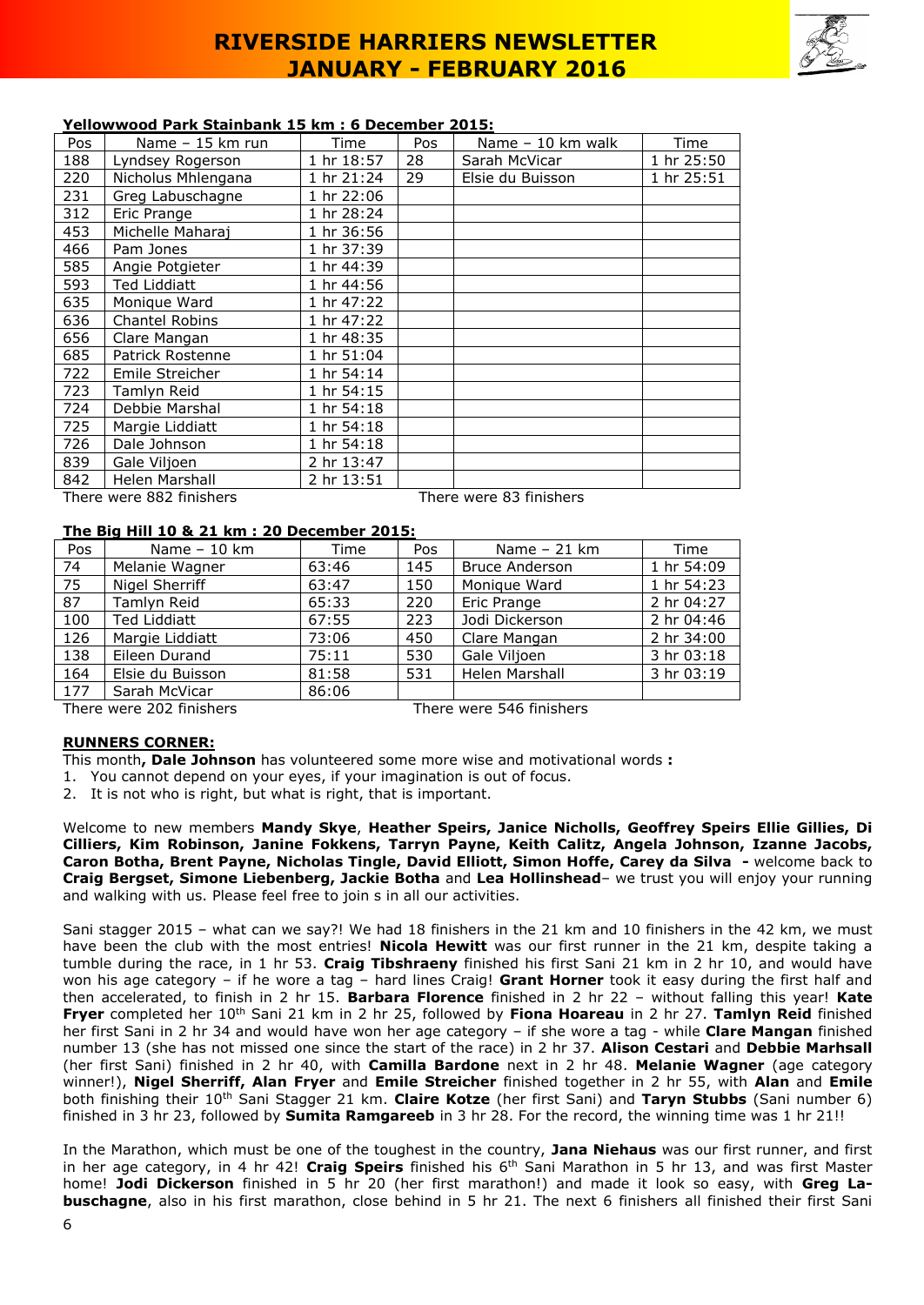

marathon – congratulations to all – **Ampie Niehaus** (5 hr 26), **Bruce Anderon** (5 hr 36), **Dumisani Shoyise** (5 hr 45), **Andrea Moroney,** who left her license numbers at home and had to pay for temporary numbers (5 hr 49), **Taryn Brown** (5 hr 58) and **Dale Johnson** (6 hr 27) – well done everybody!! After the race, some of us just reminisced, relaxed, licked our wounds, jumped in the (very cold!) pool, and later on drifted to our various places, recovered and then it was time to have sundowners and braai!

On Wednesday 2 December, we had our last braai for the year, with **Dean Wight** from Asics and **Dougie** from Sportzone, doing a promotion, displaying the new range of Asics shoes and handing out lucky draw prizes after time trial. It was also the last braai for 2015, and it ended up being a very relaxed evening.

On a wet and rainy Sunday 6 December, several brave runners and walkers took part in the Yellowwood park Stainbank 10 km run or 15 km walk – it turned into a very pleasant experience and the race organisers were amazed at the good turnout! Spotted on the route were **Nicholus Mhlengana, Lindsey Rogerson, Greg Labushcagn, Eric Prange, Monique Ward, Chantel Robins, Pam Jones, Angie Potgieter, Clare Mangan. Dale Johnson, Tamlyn Reid, Debbie Marshall, Ted & Margie Liddiatt, Emile Streicher, Michelle Maharaj, Helen Marshall, Gale Viljoen, Patrick Rosenne, Elsie du Buisson, Sarah McVicar – Dale, Angie** and **Elsie were lucky draw winner.** Some of the Sani runners took it easy, very easy, so **Dale** and **Tamlyn** pretended that they waited and helped **Emile** to the finish line, supporting him in the home straight, to "justify" their slow time – much to **Emile'**s embarrassment!

He left it very late, but **Bruce Anderson** ran a great 5 km PB of 22:53 at the last time trial of the year, on Wednesday 9 December. We then relaxed and had a few sips of champagne and mince pies....till time trials started again Wednesday 6 January 2016.

On Sunday 13 December it was time for the traditional Westville Christmas run (15 km), where clubs normally take it easy and run and finish in a group – thanks to **Craig Speirs** and **Nicola Hewitt** (our 2 coaches) for driving the bus! We had a very good turnout and it was a festive morning!

The following Sunday was the Dolphin Coast Striders Big Hill (10 & 21 km), where **Clare Mangan** (silver) and **Monique Ward** (bronze) won age category prizes in the 21 km, which was the KZNA 21 km Champs, while **Margie Liddiatt** won her age category in the 10 km - congratulations! Other members seen on the 21 km route were **Eric Prange** (his first 21 for 2015!), **Bruce Anderson, Ellie Gilliers** (her first 21 km!), **Jodi Dickerson, Gale Viljoen and Helen Marshall.** Members who completed the 10 km were **Nigel Sherriff, Melanie Wagner**, **Tamlyn Reid, Ted Liddiatt, Eileen Durand, Elsie du Buisson** and **Sarah McVicar**. It seems that many of our regular members who take part in races, did not participate, for various reasons – away on holiday, taking time off, festive season, etc, but the 2016 race will again be hosted on the same weekend.

Besides saying good-bye to **Erik Kleine**, who has returned to Holland, we also had to say farewell to **Lars Brammer**, who has returned to Germany. Plus, **Alison Cestari** is leaving us to go to Australia, and **Sarah Coldwell** to the UK! We are going to miss all of you!

We had a great turnout at our first time trial and braai for 2016, on a hot and humid Wednesday 6 January! Several members already improved on their 2015 times!

And now for something completely different…..many members are in serious training for Midmar Mile 2016!

We wish **Elsie du Buison, Sumita Ramgareeb** and **Glynnis Scallan** speedy recoveries from their injuries and operations - hope to see you back on the road soon!

On Sunday 10 January, was the traditional Ronnie Davel 16 km in Hilton, the first race of the year – we had a reasonable turnout, with **Tamlyn Reid, Alison Chadwick, Gordon Trulock, Jaco Pretorius, Craig Tibshraeny, Andrea Moroney, Dallas Brett, Jane Brett , Krystel Terblanche, Lawrence Avis, Kim Robinson** (her first race in our colours!), **Neil Gibb, Maxine Stobart** and **Barbara Florence** all completing the race. It was quite a tough race but absolutely beautiful running through the misty Mondi forests. There were bagpipes again and at one stage one could be mistaken for thinking that we were in Scotland what with the bagpipes playing and the mist all around. There were no category prize winners from our group, but Gordon managed to win a bag of charcoal as a lucky draw prize!

A big group of us got wet, very wet, during a club run on Tuesday 12 January, while we had a record of 55 runners and walkers at the time trial on Wednesday 13 January! This was followed up by about 32 people at the Saturday club run! At the time trial on Wednesday 20 January, we had another record of 62 people!! W even had more than 20 runners at a Thursday hill session, with even more at the run / walk groups, it is going to be a great year!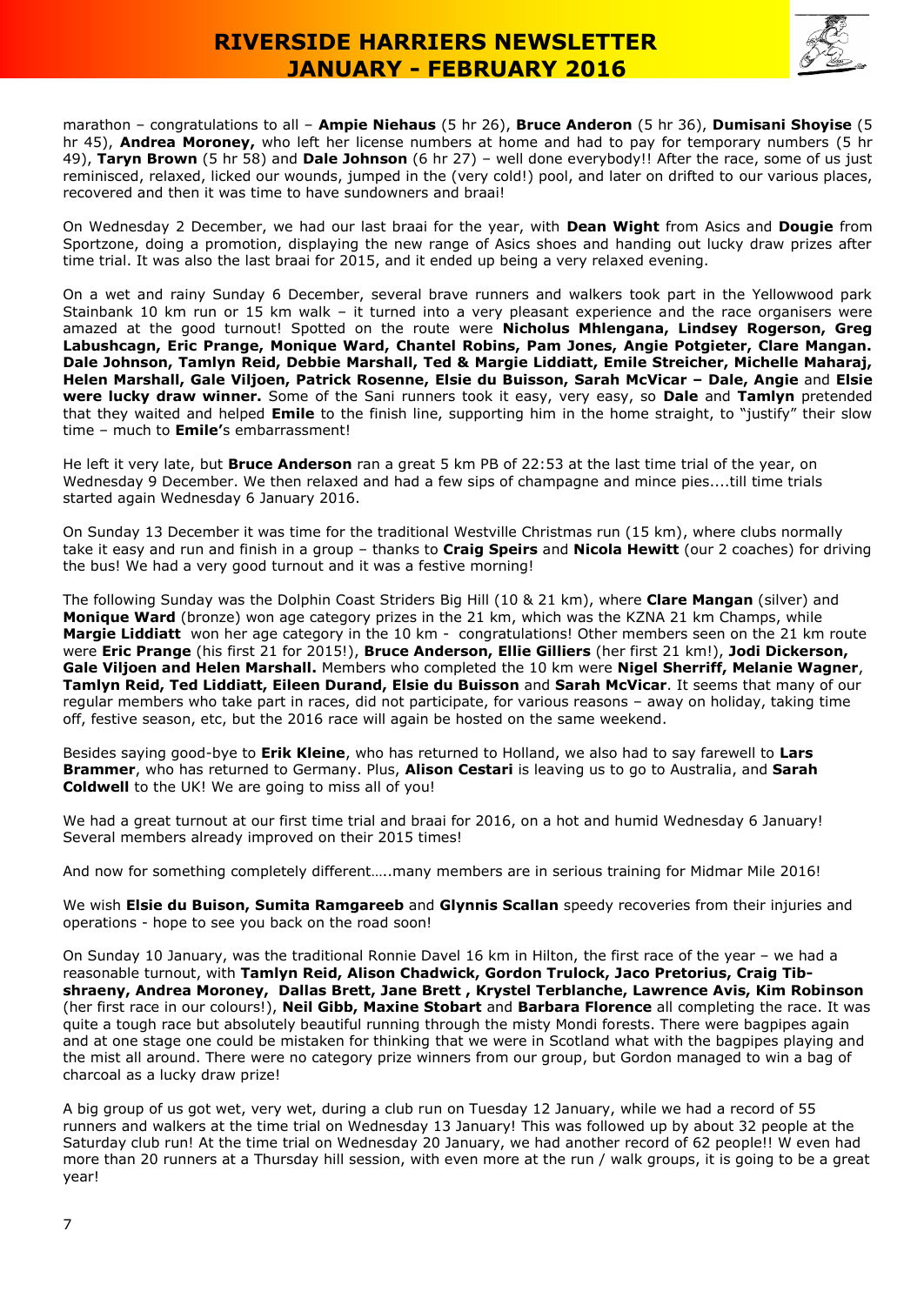

**Walkers News**: **Big 5** PMB – 28/2 - **LION** Tongaat – 17/4 - **RHINO** Supa Mama – 14/8 - **ELEPHANT** Durban Runner – 21/8 - **BUFFALO** SAPS – 11/9 - **CHEETAH**

If you miss one or two of above you can do the below as a fill in Deloitte – 1/5 - **MONKEY** Durban City – 8/5 - **MONKEY**

**Only 5** races will be counted, not six or seven. The spare two are in case you miss the one of the Big 5 and not as swops.

If you do all seven or 6 then the BIG 5 and their times count. It doesn't matter if you did better on the spare two. They are only there to fill in if you miss one of the BIG 5 and will then be counted.

Points are given

3 points for a 21km

2 points for a 10km

1 point if you improve your time on either the 10km or the 21km

Good Luck ladies and gentlemen, lets see the competition get exciting. !!!!! (For more information, contact **Leslie Ogle**)

Welcome back to one and all and a very big welcome to all the new members joining us.

Firstly we now have an official **intermediate group.** 

This group will consist of members who want to run but aren't fit enough, fast enough or have distance on their legs to be part of the runners section.

Training of these members will be based on a **run fetch** method every Tuesday and Thursday, with the walker section.

During the period that the member is with me, you will :

1) become 5km fit so that you can run a full 5km without walking and in 30 – 32 min

2) become 10km fit so that you can run a full 10km without walking and in 60 – 64 min

3) be helped to do your first and subsequent 21km races in or under 2h30.

### *I know there are time constraints on this but for you to be comfortable in the running section you need to be able to run at a certain pace or you will be left behind and feel bad that you are holding the runners back.*

I have coached **Sandy Jenkins and Michelle Maharaj** over the last 10 months and they have now graduated to the running section where they will receive further coaching from **Craig Spiers and Nicola Hewitt**. Other intermediate runners that are looking very good and should graduate to the runners during the year are

# **Candice Jenkinson and Helen Marshall**.

Then there is a big group of others that are coming along nicely but still need work on speed and distance.

# **The current intermediate group is**

**Sally G** who is training hard for Two Oceans 21km but will remain as a run / walker. Sally will not run full time or walk full time.

**Candice** who is coming on in leaps and bounds but on a go slow after injury at South Coast Marathon last year. She will be coached slowly to remain injury free.

**Noreen** who is gaining more fitness to be able to comfortably finish a 21km again

**Michelle Maharaj** who has completed a 21km in 2h10 and is ready to run with the big guns but still getting back her fitness after the holidays before she goes to them full time.

**Sandy Jenkins** who has completed 3 x 21km all in and around 2h20 and has moved up to the runners but is back after her holiday for a quick fitness push before she goes up to the runners again.

**Helen Marshall** who is so determined to conquer all this year so that she can do her Comrades dream next year. She impresses me every week with her determination. She will be on her way to the runners by the end of the year.

**Gale Viljoen** who is still trying to decide if she wants to continue with 21km as she has been there and got most of the t shirts. Knowing Gale, one bad run wont hold her back too long.

**Bronwyn** who I think is a super fast walker but has decided that she wants to run now, as she wants to complete a marathon by year end

**Tracy Wittstock** who is very determined and improving all the time. Just needs to put in more running.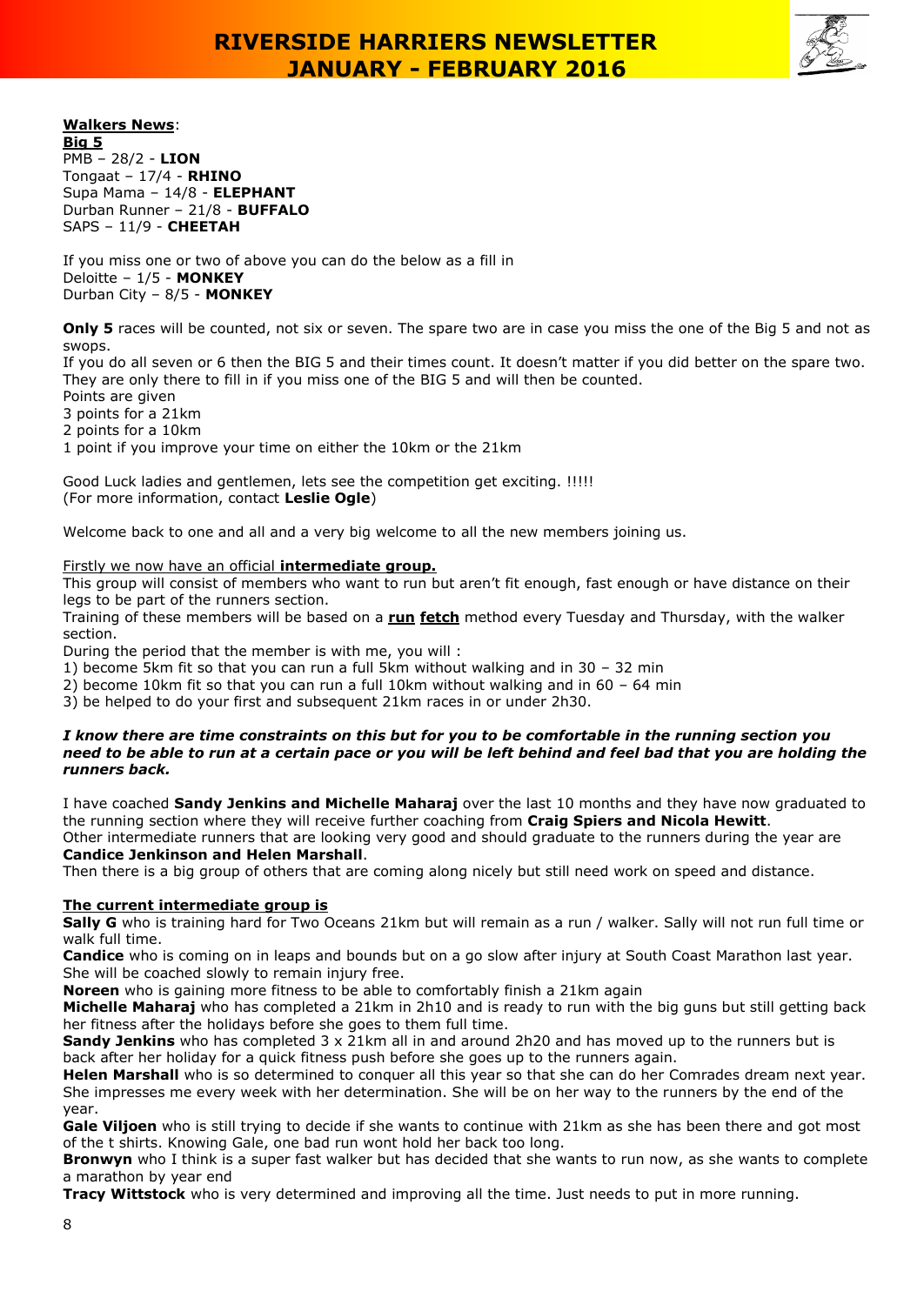

**Fiona Calitz** who has also decided she wants to run but is still walking far too much

**Keith Calitz** who has joined the group this year and puts in the odd jog but is still building mileage on his legs – Pushed on his first time trial and came in under 44min. Good going for a first one. We just need to slow it down a bit as we don't want you injured.

**Chris Doorasamy** who has been a member of the running club for years and has come back and joined the intermediate section to get up and running again in three months – Great to have you here.

**Di Ching** who has also been a time trial member and odd race for many years and who has now joined this group to up her fitness levels but she is already a very fit lady.

### **The current speed walking group is**

**Elsie, Dave, Sarah, and Lynne.** This group sets up a good fast pace on the road ( +- 8min/km)and there is always someone in the group who will compete at most if not all the races. Elsie is going in to hospital on Thursday to have a little niggle sorted out in her ankle. We wish her well and know she will be back and rearing to go. Watch out for her and her backpack again from April onwards. Runners beware when one of these people pass you on the road, it means time for you to join us as an intermediate.

### **The current power walkers are**

### **Rose, Tracy B, Neela, Sumita, Glynis and myself.**

This group walks at a comfortable fast pace ( +-9min/km). We take part in races as much as possible, or when we are in the mood for a good race. Unfortunately **Sumita** and **Glynis** have been battling with injuries since last year and we hope that these get sorted out so that they can return to the fun in the group.

#### **The "slinky, slonk" Group is**

**Ingrid, Barbara, Cathy, Adele, Jenny, Brian, Robin, Juliette**, - the old Run Walk for Life group. New member **Lindsay. Lindsay** will be moving up to the fast walkers group shortly. **Juliette** has injured herself and we wish her a speedy recovery.

This group can be seen on Mondays doing their own thing and then again on Tuesdays and Thursdays. They are a determined group who are capable for walking fast but don't enjoy walking more than 5.5km at a time. When walking out with us on a Tuesday and Thursday they have a turnaround point that shortens the route for them. **Vanessa and Jeanne** do their own walks whenever they are able to get to the club and walk at a nice casual pace up to 3-4km a time.

The "walkers section is a good group of people that encourages each other. Chirps nonstop as they go. There are talking apps on phones that remind them to walk faster or the distance they have done. **Elsie,** walked **Helen** through her run and fetch the other night and **Helen** complained that she had no time to bring her heart rate down. As soon as she got to her turning point to go fetch, **Elsie** would be not more than 20m behind.

16 walkers got caught in the rain on Tuesday night and had fun splashing in the pools of water and wondering who would win the wet t shirt award. Winner Tracy W for white shirt and white bra. Janice decided to bale as she didn't want to get wet so stopped at her house as we went past.

The intermediate group was challenged the other night to run up a hill and not stop at all. Anyone stopping would buy me chocolates. Well done to everyone who took up the challenge and ran the hill. Not one person walked !!!!! IOU !!!

There is a new FUN award in the Walkers section this year – THE STIRRERS AWARD !!! I wonder who will get it.

That's it for now. Good walking / running to all of you and see you all at Kearsney !!!! Blessings to you all Les

#### \*\*\*\*\*\*\*\*\*\*\*\*\*\*\*\*\*\*\*\*\*\*\*\*\*\*\*\*\*\*

### **This month 1 year ago in the news:**

The Sani marathon winning time was 3 hr 04, with the winner running the downhill leg in 1 hr 20! We had a good turnout at the last races of 2014, as well as the Kearsney 10 and 21 km, where **Rose Whittington** completed her first ever road race.

#### **This month 5 years ago in the news:**

New members 5 years ago included **Mike de Beer, Dumisani Shoyise, Brad Rochat, Carolyn Goltman, Chris Konig, Margaret Marshall.**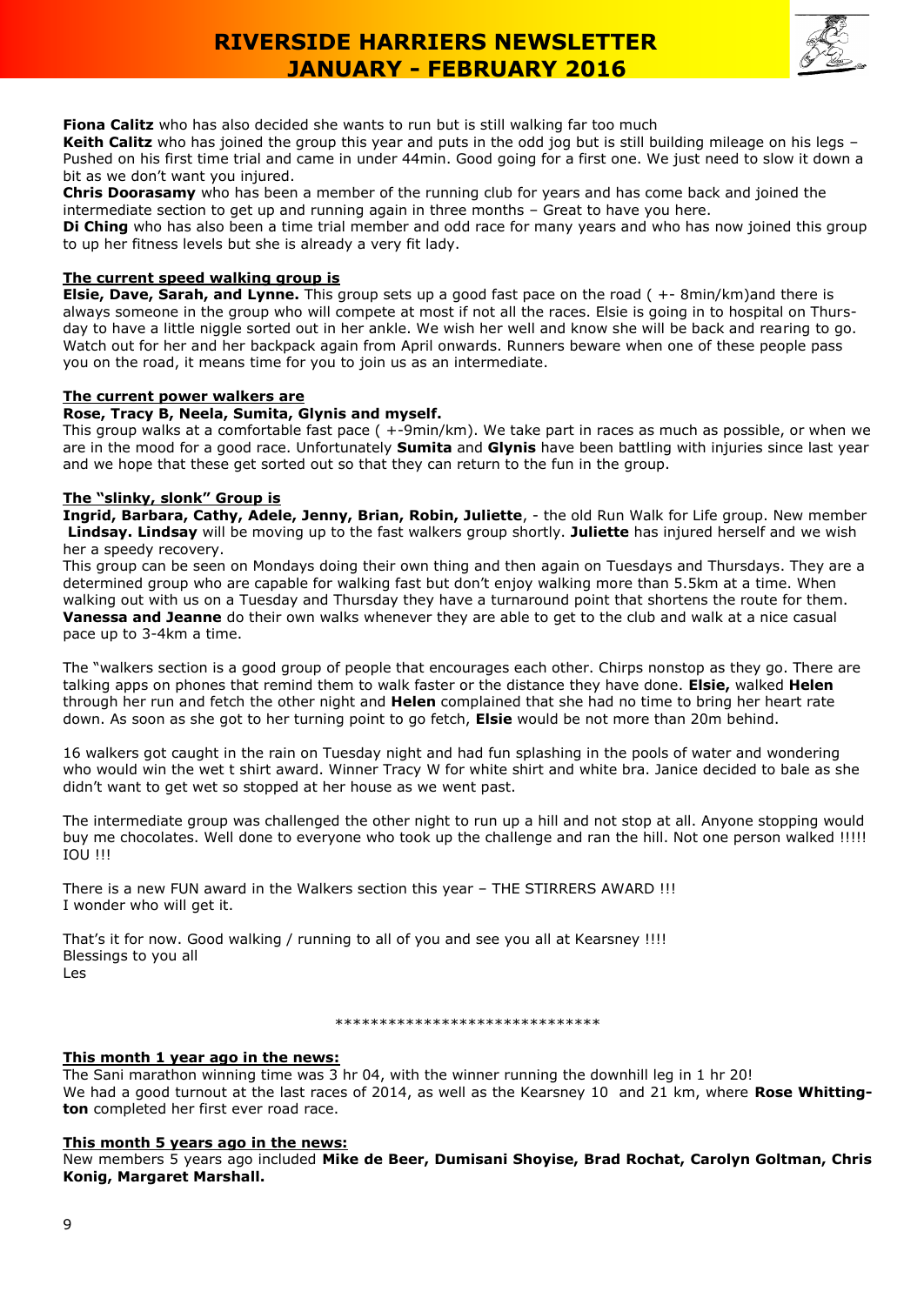

**Garth Lezard** started a cycling trip to Harare, and 5 years later, he is still travelling, running, walking, cycling, for charity…! (latest – Garth has just returned to Durban!) **Craig Speirs** completed the Sani marathon in 5 hr 08.

### **This month 10 years ago in the news:**

**Nigel Sherriff** finished 2005 with the fastest 5km (20:39) and 8 km (34:20) time trial times. **Fiona Hoareau** joined our club.

## **This month 15 years ago:**

Subs for 2001 were R199 for the year. **Patrick Rostenne** took part in 16 races during the year 2000! **Evelyn O' Byrne** joined our club. Visiting runner **Peter Sehloho** (still winning his age category in races) completed our 8km time trial in a brisk 26:00!

## **This month 18 years ago:**

We still had a 4 km time trial, which **Anton Els** completed in 14:45! We booked chalets for the Umgeni 20 Miler, which still took runs across the (old, lower) dam wall, at a cost of R50 pppn.

\*\*\*\*\*\*\*\*\*\*\*\*\*\*\*\*\*\*\*\*\*\*\*\*\*\*\*\*\*\*\*\*

# **Mail received:**

Well done to all the RIVERSIDE HARRIERS who did the Sani Stagger. Thank you all for coming to our race and supporting us. Fond regards

Clive and Trish Crawley – Sani Stagger

\*\*\*\*\*\*\*\*\*\*\*\*\*\*\*\*\*\*\*\*\*\*\*\*\*\*\*\*\*\*\*\*

Thanks so much for your email. I have thoroughly enjoyed being part of the Riverside Harriers and can not thank you enough. You have all welcomed me with open arms and offered me training, advise and great company while running in this wonderful part of the world. Thanks!

We're sitting in the airport lounge waiting for the Emirates flight to Frankfurt via Dubai. After a x-mars break with the family we will move to Berlin beginning of next year. So if you or anyone else from the Riverside Harriers are ever in this neighborhood please let me know.

All the best for the races to come and have a wonderful x-mars break!

Take care,

Lars Brammer

### \*\*\*\*\*\*\*\*\*\*\*\*\*\*\*\*\*\*\*\*\*\*\*\*\*\*\*\*\*\*\*

llovo 15km Christmas Run for 2015 - our last race for the year. We ran in a bus driven by our epic coaches **Craig**  and **Nicola** who stuck to their word and waited for the slowest person - which at one point was **Pam** and I as we accidentally stumbled across the shooter table. We started as a team and finished as a team and I am thankful every day that I found these incredible group of people. Looking so forward to big achievements with this club in 2016.

Angie Potgieter

#### \*\*\*\*\*\*\*\*\*\*\*\*\*\*\*\*\*\*\*\*\*\*\*\*\*\*\*\*\*\*\*\*\*

Well I did my first 15km race today! I initially thought it was to be a 10km race but hey that will teach me to read carefully next time For those of you who know me well, you will realise what an enomrous feat this was, as I'm a lazy cow! Anyway I did it and I did before the cut off time. The only reason I managed it was due to **Sumita Ramgareeb** whose help in keeping me going and **Gale** and **Helen's** patience in waiting for me saw me through. Thank you so much my walking buddies. Awesome feeling that I completed it Tracey Blakeway

\*\*\*\*\*\*\*\*\*\*\*\*\*\*\*\*\*\*\*\*\*\*\*\*\*\*\*\*\*\*\*\*\*\*\*\*\*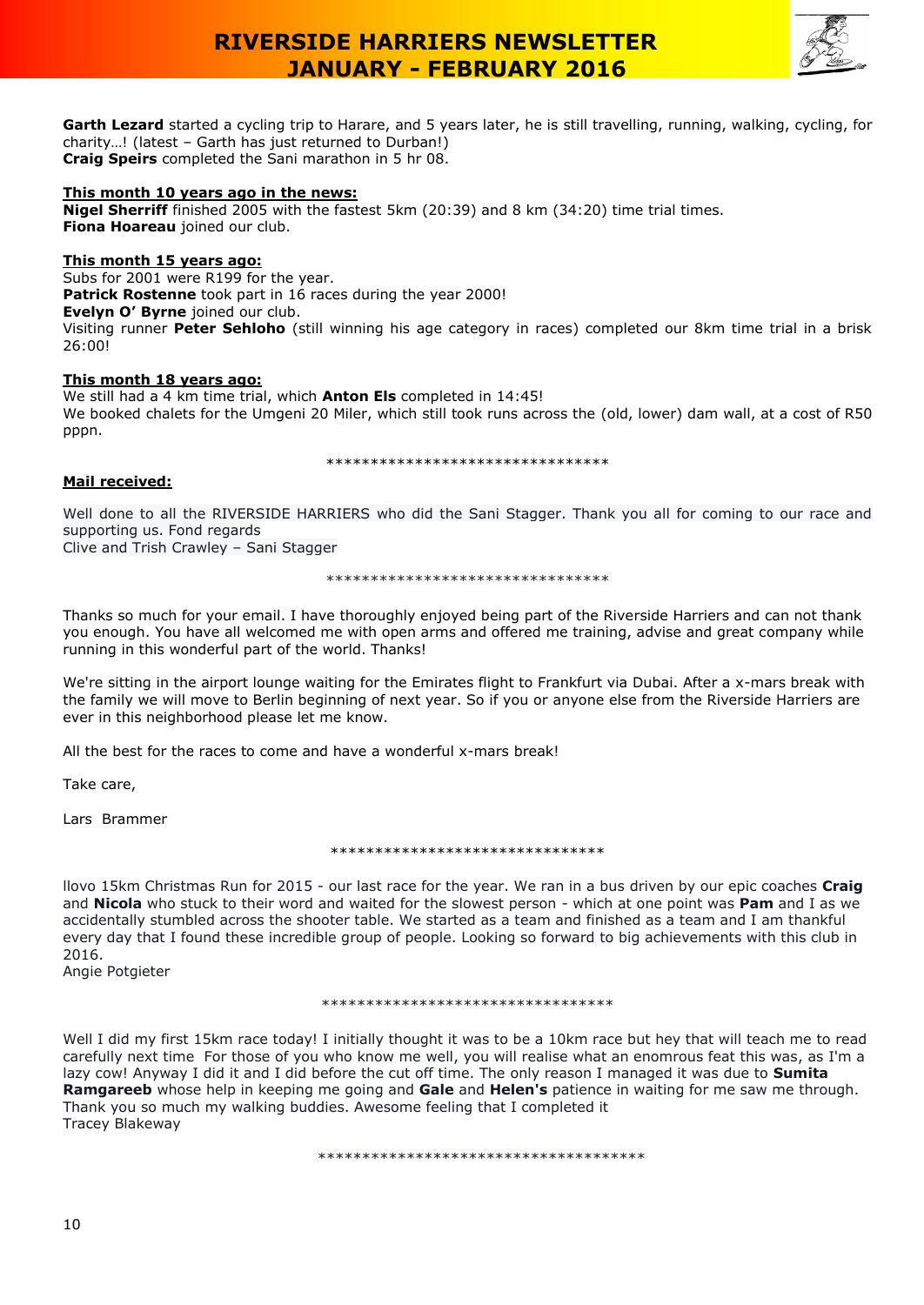

## **Quotes of the month:**

**Most of the Sani finishers**: " I can't walk properly".

**Dick Whittington** : " I plan to drink a bit less this year, every 2<sup>nd</sup> beer will be a whiskey".

**Jaco van Schalkwyk**: "I wanted to pin my 2016 number on my vest, when I noticed I still had my 2014 number sewn on".

### **Interview:**

This month we speak to **Tamlyn Reid:**

### **1. Where were you born?**

Mutare, Zimbabwe

## **2. Where did you matriculate**?

Danville Park Girls' High School

## **3. Family?**

My husband, Vinnie and I have been married for 7 years and we have one gorgeous daughter, Payton aged 5.

## **4. Did you participate in sport at school?**

A bit like running – I tried really hard at everything and was willing to give everything a go. Was not really excellent at anything and highest accomplishment was making the  $2<sup>nd</sup>$  team for Netball in the last 2 years of high school. Played Netball, Basketball and Tennis.

## **5. What are your personal sporting highlights?**

Not a natural sportsperson by any stretch of the imagination so was pleased with myself for abseiling down Chapman's Peak, swimming Midmar Mile, cycling the Amashova (all only once!!). Highlight for 2015 was the Sani Stagger half marathon.

### **6. What are your future sporting ambitions?**

To do a multi-stage trail run … eek! Did I say that out loud??

### **7. Why do you run?**

To get fit, clear the mind and relax and for the good feeling it leaves afterwards!

# **8. How long have you been a member of Glenwood / Riverside Harriers?**

A year.

### 9**. What does the club mean to you?**

It is a source of inspiration, friendship and support. It is more than a running club to me … more of a support structure of friends who inspire , develop and motivate. A great place to be.

# **10. Profession?**

Regional Manager of the Legal Recovery Centre at Nedbank Business Banking.

### **11. Other sporting activities?**

Pilates

### **12. Hobbies & interests?**

Reading, aspiring to travel

### **13. Any disappointments in sport?**

Not really ever been good enough to be disappointed … frustrated but not disappointed.

### **14. Message for newcomers to running / walking?**

Be true to yourself in terms of your goals and what you want to "get out of it". Don't define your goals by what everyone else is doing but try and learn from those around you.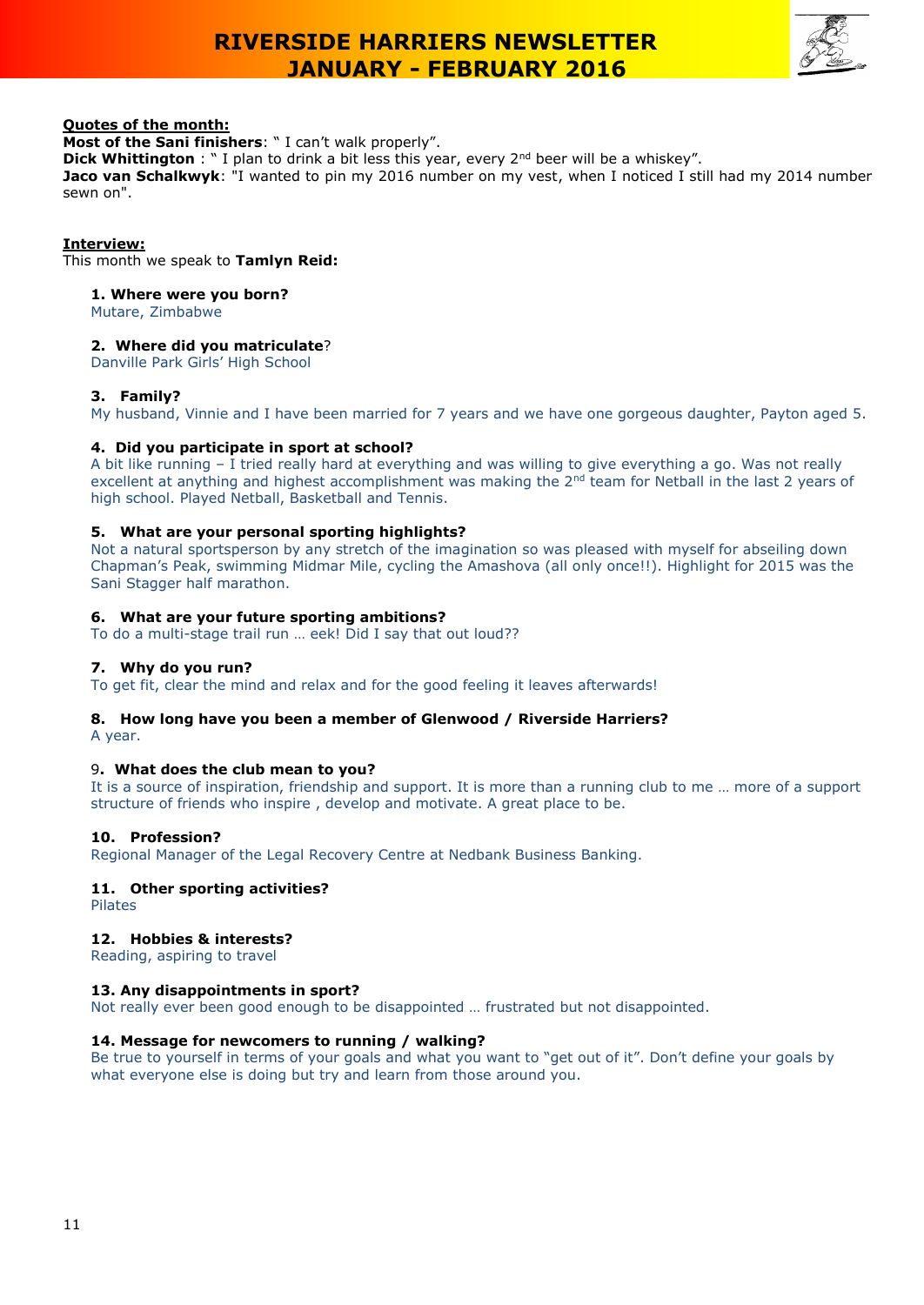



# **Birthdays:**

| Jan | Name                  | Feb | Name                    | Mar | Name                   |
|-----|-----------------------|-----|-------------------------|-----|------------------------|
|     | Angie Potgieter       | 3   | Mike Lock               |     | Jono Whittington       |
|     | Dallas Brett          | 3   | <b>Blaine Beresford</b> | 9   | <b>Ted Liddiatt</b>    |
| 3   | <b>Brian Nicholas</b> | 4   | Noreen Everton          | 10  | <b>Tracy Wittstock</b> |
| 3   | Roy Peters            | 5   | Naomi Maujean           | 11  | Dick Whittington       |
| 5   | Richard Aitken        |     | Johan Borstlap          | 17  | Gale Viljoen           |
| 14  | Carolyn Goltman       |     | Dave Nicholls           | 17  | Simon Chalker          |
| 15  | Sumita Ramgareeb      |     | Louisa Bezuidenhout     | 21  | Grant Horner           |
| 18  | Kirstie Howe          | 8   | Tamlyn Reid             | 24  | Matt Young             |
| 18  | Lynn Wallis           | 8   | Johann van Rooyen       | 22  | Hannelie Louwrens      |
| 18  | Njabulo Dlamini       | 12  | Kate Fryer              | 28  | Ant Borstlap           |
| 20  | Marlene Sagathavan    | 13  | <b>Baron Combrinck</b>  |     |                        |
| 20  | Mandy Conradt         | 16  | Fred Akal               |     |                        |
| 27  | Robyn Coote           | 17  | Rosslyn Doorasamy       |     |                        |
|     |                       | 18  | Debra Symington         |     |                        |
|     |                       | 25  | Sandy Jenkins           |     |                        |

## **HUMOUR:**

A truck carrying glue overturned today so I got stuck in traffic.

#### 6. **2016 COMMITTEE MEMBERS:**

| Chairman :                        | Clare Mangan (031 3031422 -w)                                    |
|-----------------------------------|------------------------------------------------------------------|
| Social Convener :                 | Leslie Ogle & Debbie Marshall                                    |
| Kit :                             | Nicola Hewitt                                                    |
| Treasurer:                        | Eric Prange                                                      |
| <b>Secretary :</b>                | Emile Streicher (083 449 8308 - cell; estreicher@absamail.co.za) |
| <b>Road Captain:</b>              | Craig Speirs                                                     |
| Additional members: Dale Johnson, |                                                                  |

## 7. **2016 RACE DATES:**

Ref the KZNA booklet and weekly mails for full race details.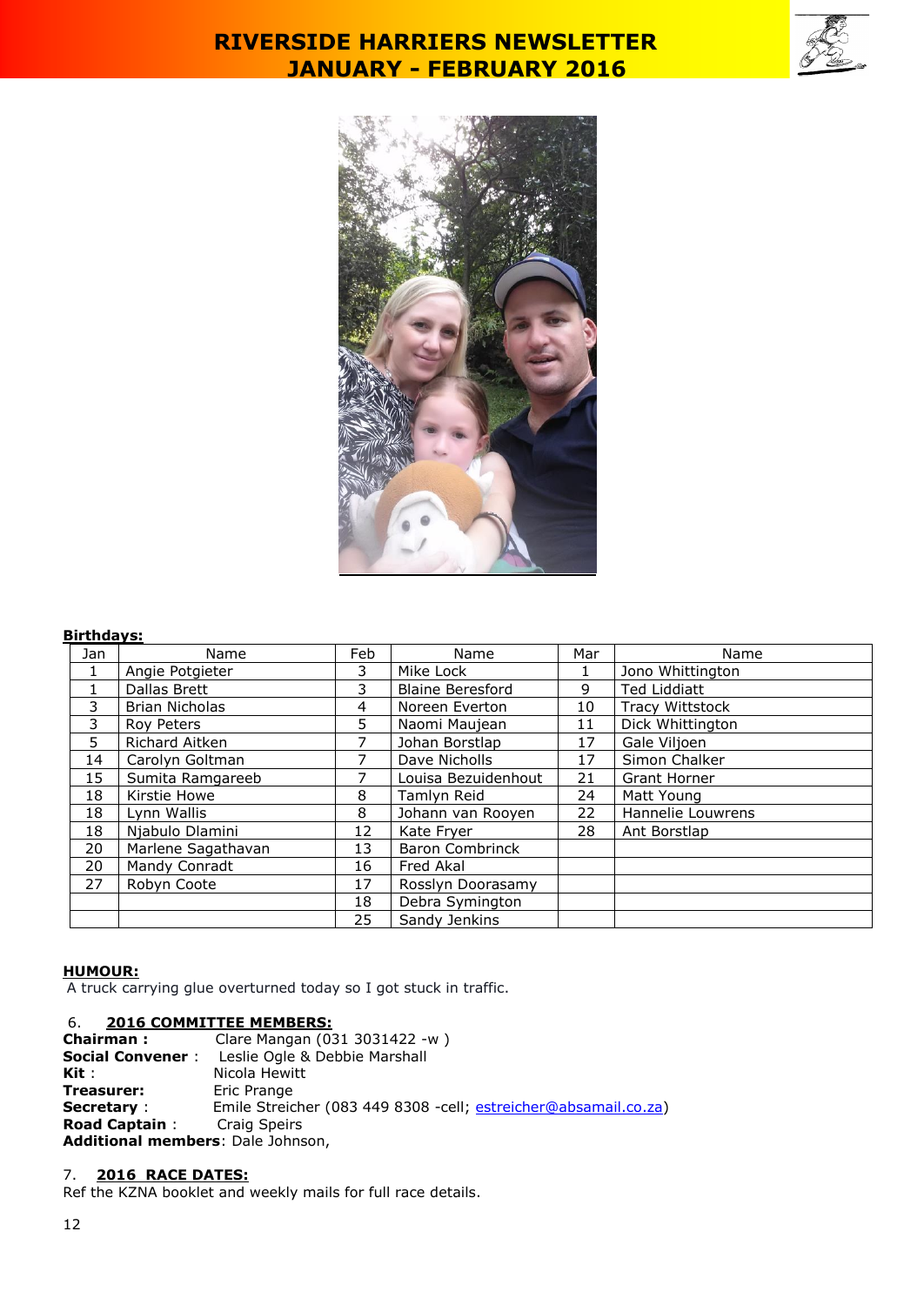